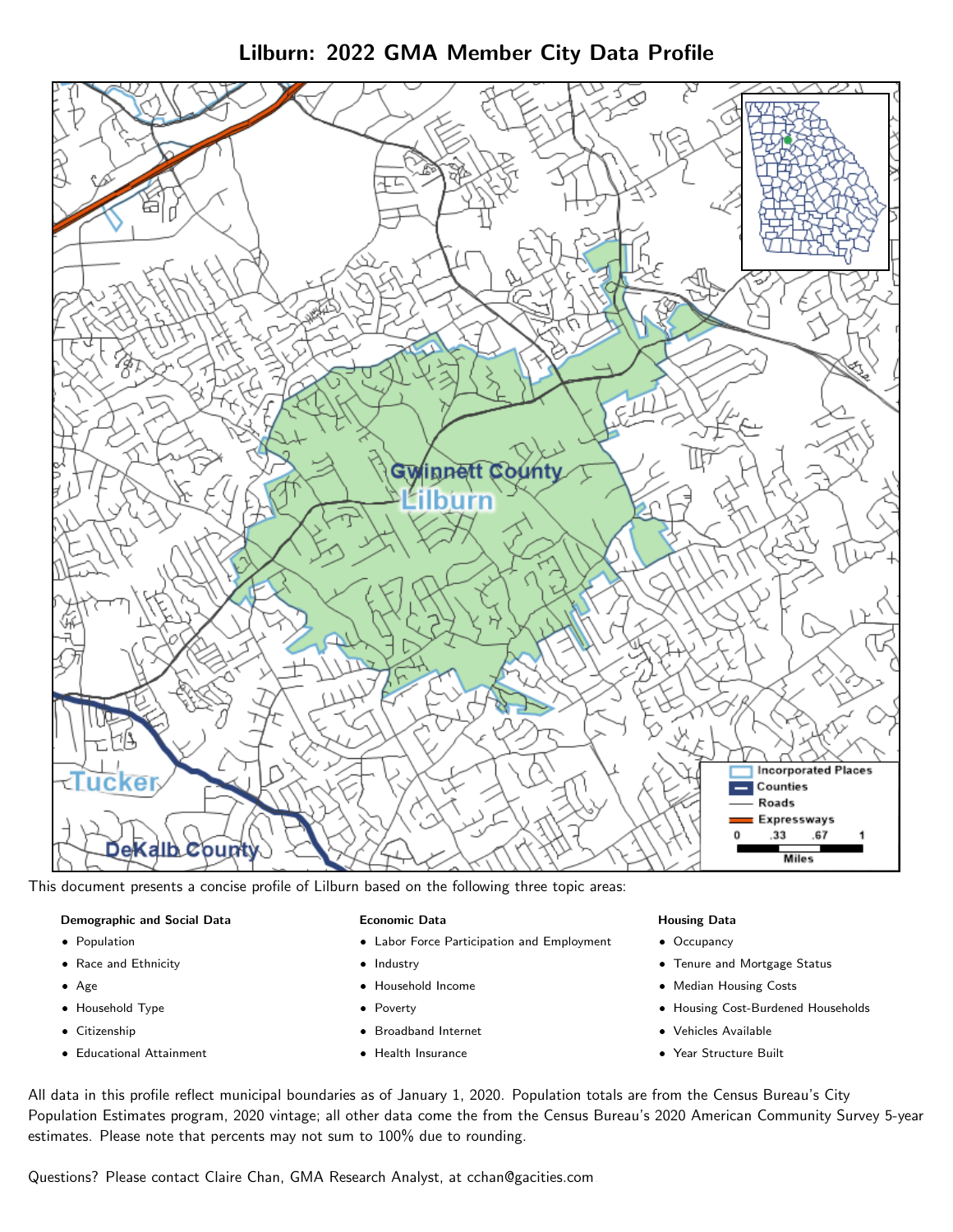# Lilburn: Demographic and Social





## **Citizenship**



Source: American Community Survey, 2020 5-year estimates, table B05002 Source: American Community Survey, 2020 5-year estimates, table B15002

### Race and Ethnicity



Source: U.S. Census Bureau, City Population Estimates, 2020 vintage Source: American Community Survey, 2020 5-year estimates, table B03002

## Household Type



Source: American Community Survey, 2020 5-year estimates, table B01001 Source: American Community Survey, 2020 5-year estimates, table B11001

### Educational Attainment



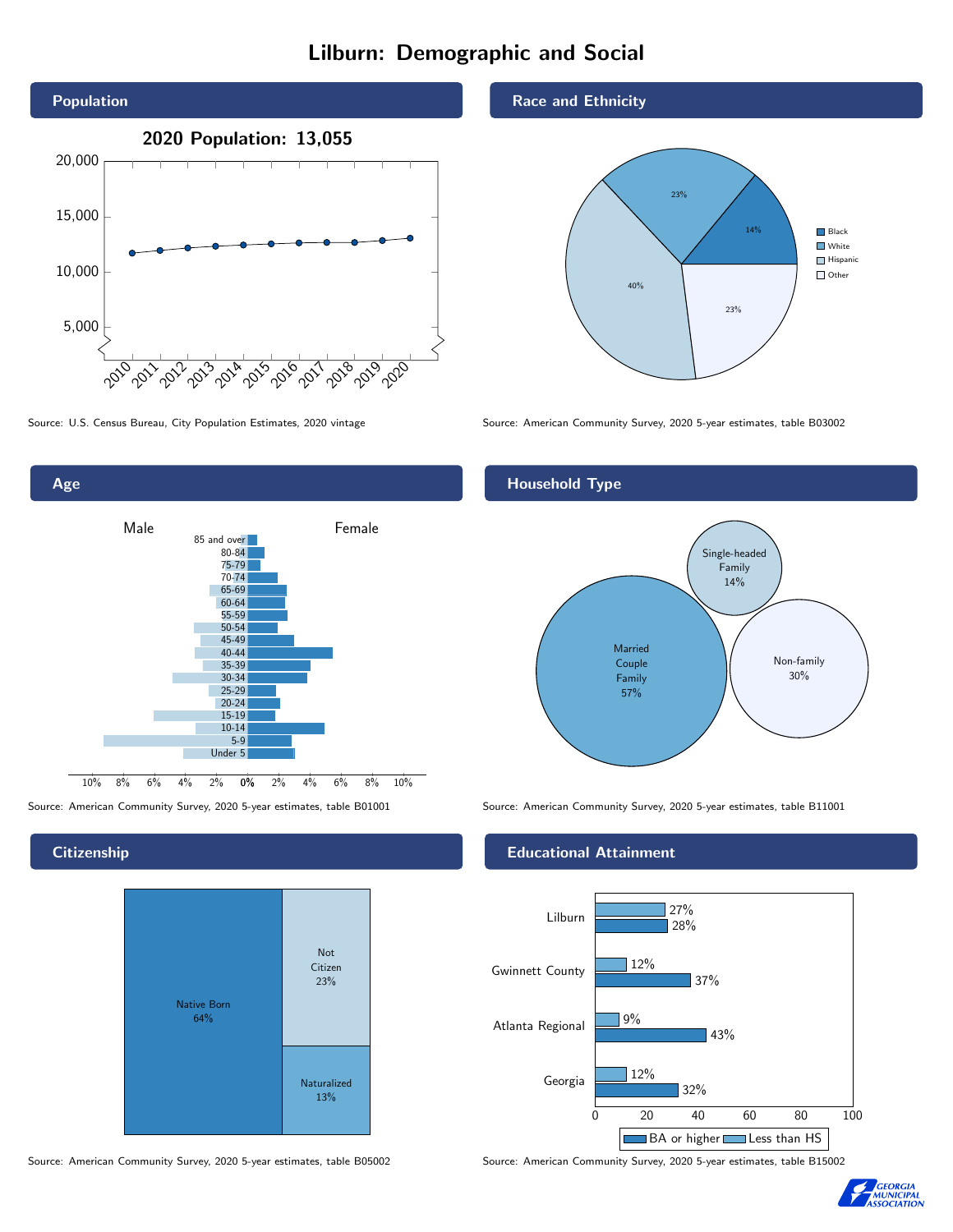# Lilburn: Economic







Source: American Community Survey, 2020 5-year estimates, table B23001 Note: Unemployment rate is based upon the civilian labor force.



Source: American Community Survey, 2020 5-year estimates, tables B19013 and B19025 Source: American Community Survey, 2020 5-year estimates, table B17010



Source: American Community Survey, 2020 5-year estimates, table B28002 Source: American Community Survey, 2020 5-year estimates, table B18135

Industry

| Agriculture, forestry, fishing and hunting, and mining      | $1\%$ |
|-------------------------------------------------------------|-------|
| Construction                                                | 16%   |
| Manufacturing                                               | 6%    |
| <b>Wholesale Trade</b>                                      | 2%    |
| Retail Trade                                                | 11%   |
| Transportation and warehousing, and utilities               | $4\%$ |
| Information                                                 | 2%    |
| Finance and insurance, real estate, rental, leasing         | $4\%$ |
| Professional, scientific, mgt, administrative, waste mgt    | 9%    |
| Educational services, and health care and social assistance | 17%   |
| Arts, entertainment, recreation, accommodation, food        | 13%   |
| service                                                     |       |
| Other services, except public administration                | 13%   |
| Public administration                                       | 2%    |

Source: American Community Survey, 2020 5-year estimates, table C24030

Poverty



## Health Insurance